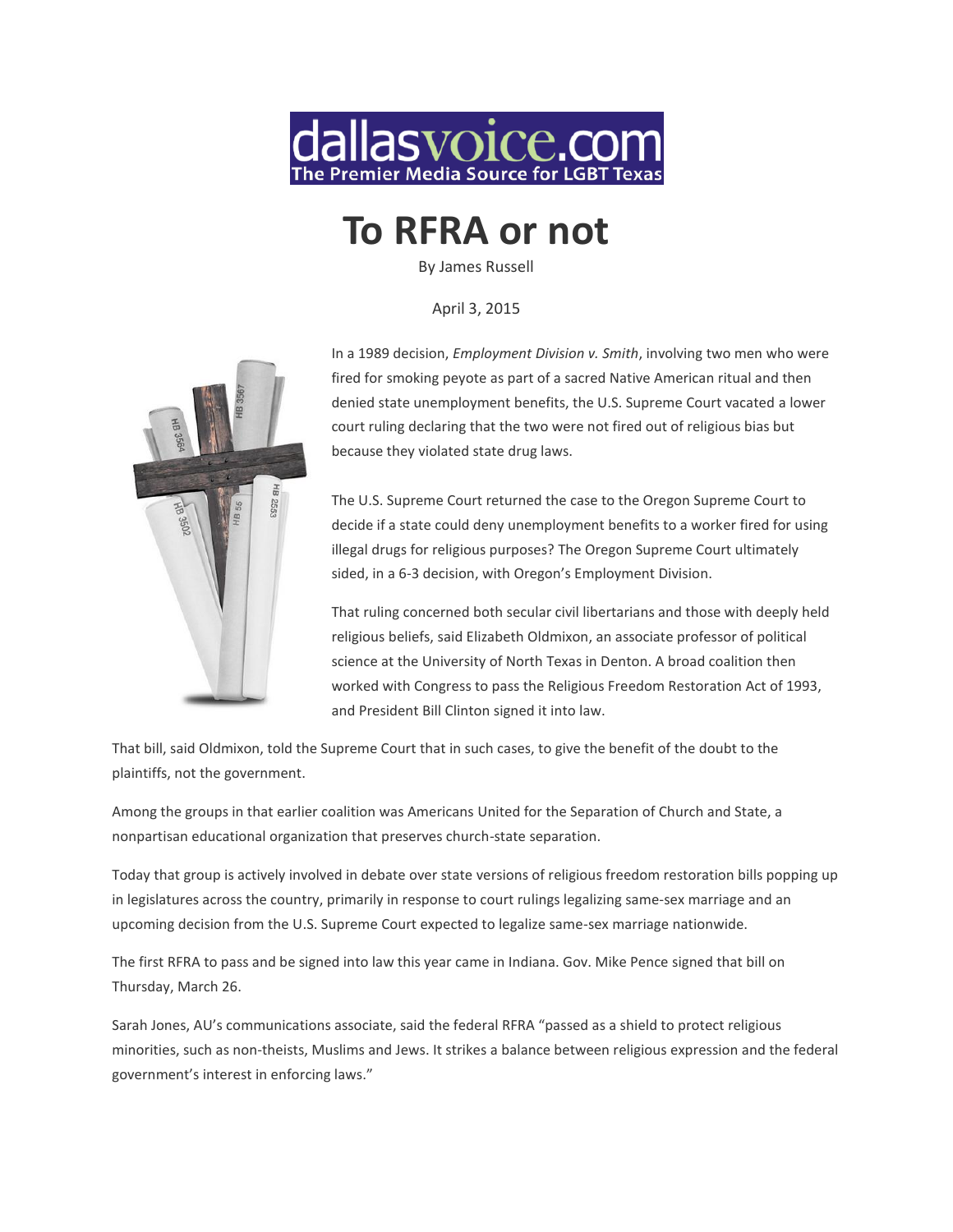But the federal law soon fell under scrutiny again, when the Supreme Court again struck down a portion of the 1997 *Boerne v Flores* ruling, said Chicago Kent College of Law Professor Sheldon H. Nahmod. That case asked whether or not the city of Boerne, Texas could prevent a Catholic church from expanding because of historical landmark and preservation laws. The court ruled for the church.

Striking RFRA's application to state and local governments left only the federal application intact, Nahmod explained. Then another act of Congress resulted in the Religious Land Use and Institutionalized Persons Act, signed by President Clinton in 2000.

That ruling set a precedent for another Supreme Court ruling, however.

In 2012, Hobby Lobby, the national arts and crafts chain, sued the federal government over a provision in the Patient Protection and Affordable Care Act requiring employers to provide contraception coverage. *Hobby Lobby v Burwell* claimed covering contraception was a violation of the chain's owners' religious beliefs under the RFRA. In a 5-4 decision, the court ruled in favor of Hobby Lobby.

What conservative groups praised about the ruling, others panned.

# **At the state level**

If one term could sum up the dispute between the two factions in the battle over state religious freedom laws, it's "broad." In the *Burwell* case, the term means either an unconstitutional overreach or a victory for religious liberty. Supporters of current religious liberty bills, said Jones, "claim they just reaffirm what the federal bill already says. That isn't true. These state level bills are written much more broadly and contain discriminatory provisions that aren't present in the federal bills."

She said additionally the Hobby Lobby decision ultimately "granted special privileges. One of the most common 'special privileges' is allowing small businesses the right to discriminate against customers, such as same-sex couples."

But Rep. Matt Krause, R-Fort Worth, author of the Texas bill — **[HJR 125](http://www.capitol.state.tx.us/tlodocs/84R/billtext/pdf/HJ00125I.pdf#navpanes=0)** — disagreed. Krause, a lawyer, interprets the federal RFRA much like Oldmixon or Jones. In written answers emailed to him, Krause said the federal RFRA "walks that fine line by asserting that the federal government can only burden the free exercise of religion (or conscience) if it has a compelling interest in doing so and it's done in the least restrictive means possible. It gives citizens a cause of action to challenge the actions of government in these certain contexts." The bill, if enacted, he wrote, would codify in the state Constitution the state's current religious freedom act, which passed in 1999.

In its current state, according to the Texas Freedom Network, the Texas RFRA bars measures that "substantially burden" the free exercise of religion. In addition, it includes other carefully crafted language that has helped avoid unnecessary lawsuits while providing various remedies and ensuring that the law is not abused. It currently mirrors the federal RFRA.

Passage of HJR 125 would change nothing, according to Krause.

"All I am trying to do is give our Texas RFRA constitutional protection," he wrote. "There were efforts to make Texas' RFRA language constitutional as far back as two sessions ago. It's important to remember this is not a